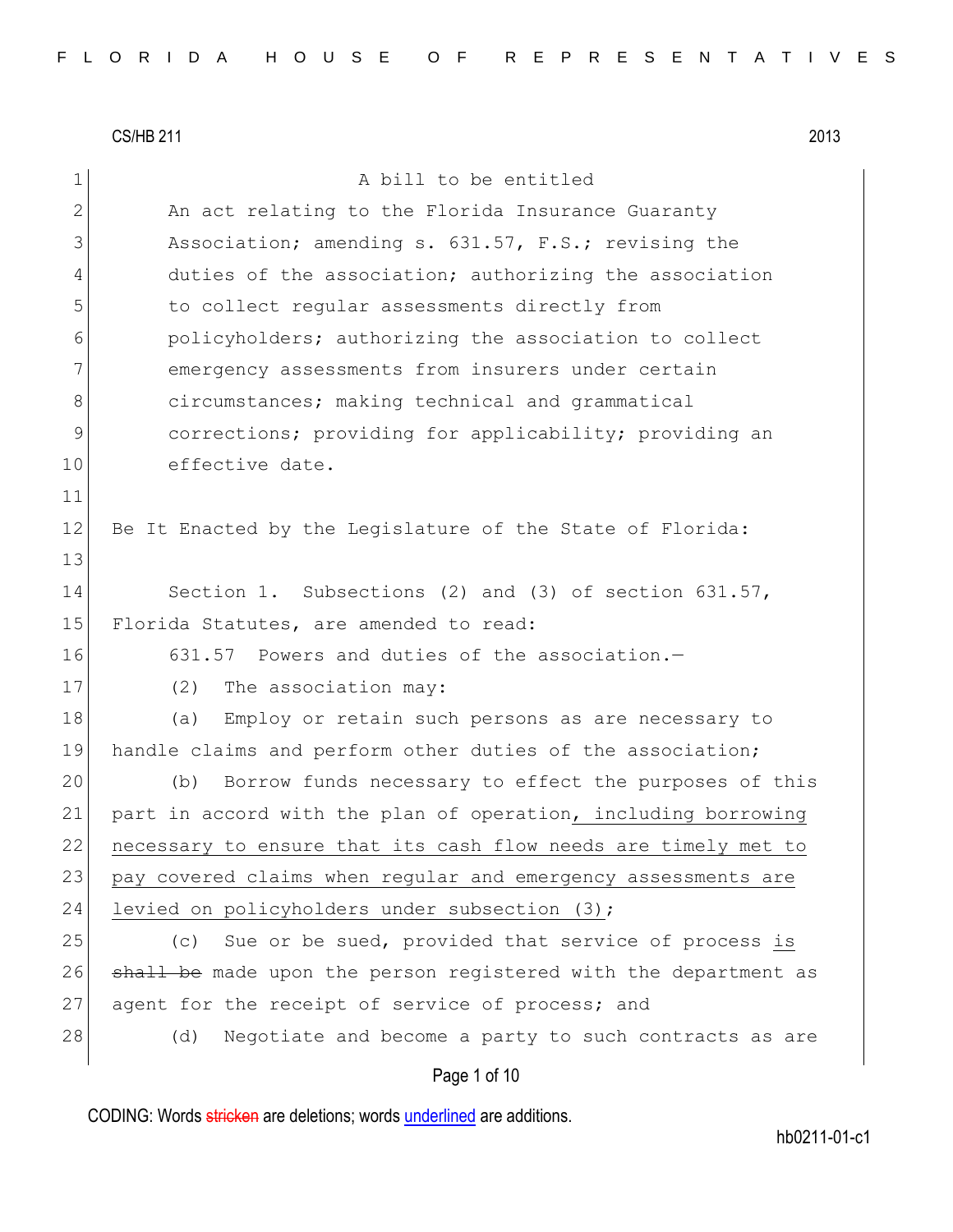29 necessary to carry out the purpose of this part. Additionally, The association may also enter into such contracts with a municipality, a county, or a legal entity created pursuant to s. 163.01(7)(g) as are necessary in order for the municipality, county, or legal entity to issue bonds under s. 631.695. In connection with the issuance of  $\frac{1}{2}$  any such bonds and the entering 35 into of any such necessary contracts, the association may agree to such terms and conditions as the association deems necessary and proper.

38 (3)(a) To the extent necessary to secure the funds for the 39 respective accounts paying for the payment of covered claims, to 40 pay the reasonable costs to administer such accounts the same, 41 and to the extent necessary to secure the funds for the account 42 specified in s.  $631.55(2)$  (b) or to retire indebtedness, 43 including, without limitation, the principal, redemption 44 premium, if any, and interest on, and related costs of issuance 45 of, bonds issued under s. 631.695 and the funding of any 46 reserves and other payments required under the bond resolution 47 or trust indenture pursuant to which such bonds have been 48 issued, the office, upon certification of the board of 49 directors, shall levy regular assessments in the proportion that 50 each insurer's net direct written premiums in this state in the 51 classes protected by the account bears to the total of the said 52 net direct written premiums received in this state by all such 53 insurers for the preceding calendar year for the kinds of 54 insurance included within such account. Regular assessments 55 shall be remitted to and administered by the board of directors 56 in the manner specified by the approved plan. Each insurer so

### Page 2 of 10

CODING: Words stricken are deletions; words underlined are additions.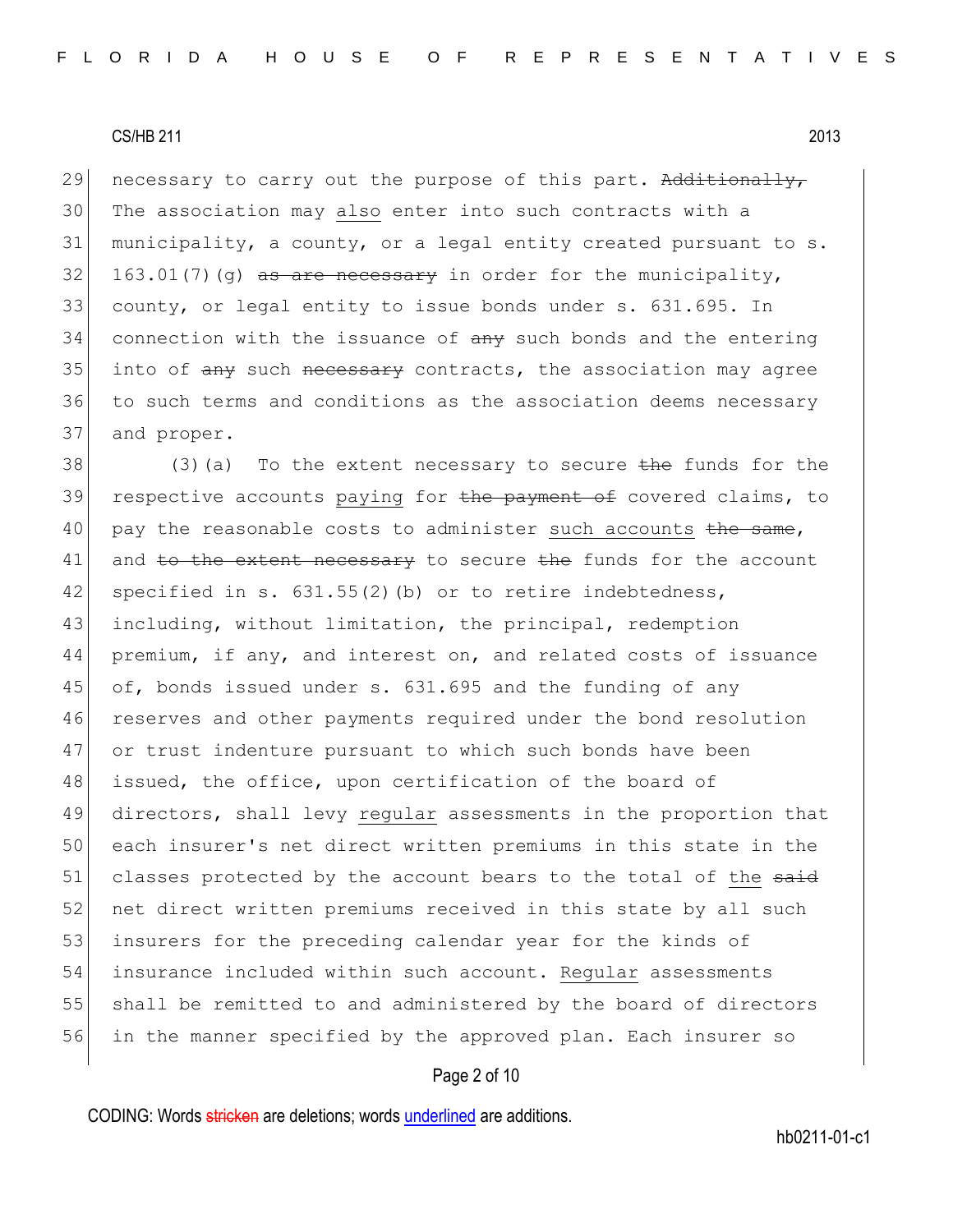57 assessed has shall have at least 30 days' written notice as to 58 the date the assessment is due and payable. Every assessment 59 shall be made as a uniform percentage applicable to the net 60 direct written premiums of each insurer in the kinds of 61 insurance included within the account in which the assessment is 62 made. The regular assessments levied against an any insurer may 63 shall not exceed in any one year exceed more than 2 percent of 64 that insurer's net direct written premiums in this state for the 65 kinds of insurance included within such account during the 66 calendar year next preceding the date of such assessments. The 67 Legislature finds and declares that regular assessments paid by 68 an insurer or insurer group as a result of a levy by the office 69 constitute advances of funds from the insurer to the 70 association. An insurer may fully recoup regular assessments 71 levied against prior year premiums by applying a separate 72 recoupment factor to the premium of policies of the same kind or 73 line as were considered by the office in determining the 74 assessment liability of the insurer or insurer group. 75 (b) In lieu of collecting the regular assessment under 76 paragraph (a) from insurers, the association may collect all or 77 part of the assessment directly from policyholders. If the 78 association elects to collect the assessment directly from 79 policyholders, the office shall issue an order specifying the 80 date that the board requires the insurers to begin collecting

81 the assessment, which must be at least 90 days after the date 82 that the board certifies the assessment. The order must specify 83 a uniform percentage determined by the board, and verified by

84 the office, of the direct written premium for all lines of

# Page 3 of 10

CODING: Words stricken are deletions; words underlined are additions.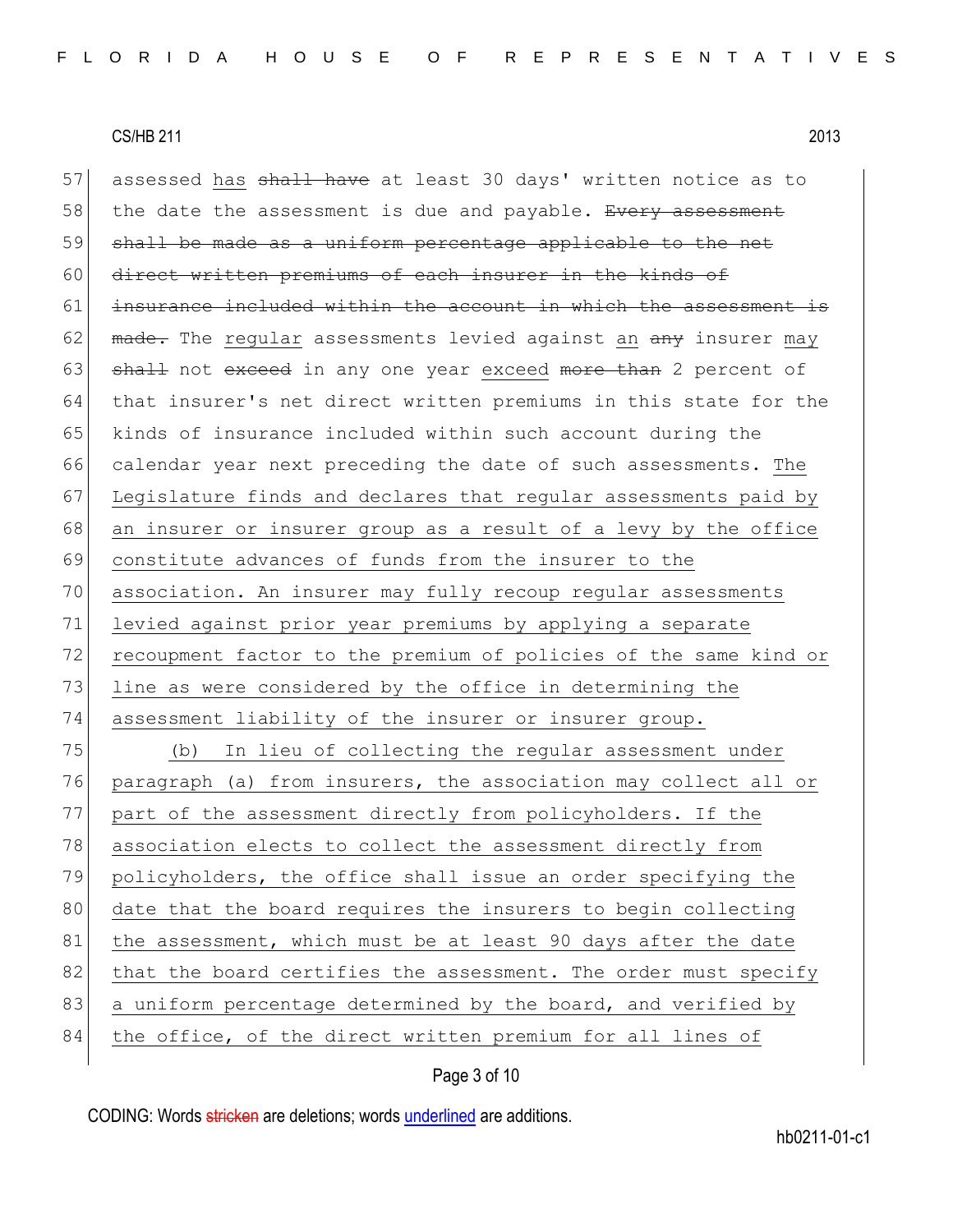85 business in the applicable accounts. The assessment certified in 86 any one calendar year may not exceed 2 percent of the premium. 87 The insurers shall collect such assessments without being 88 affected by any credit, limitation, exemption, or deferment. 89 Assessments collected under this paragraph shall be transferred 90 regularly to the association as set forth in the order levying 91 the assessment.

92  $\vert$  (c)  $\downarrow$  (b) If sufficient funds from regular and emergency such 93 assessments, together with funds previously raised, are not 94 available in any one year in the respective account to make all 95 the payments or reimbursements  $\frac{1}{2}$  then owing to insurers, insureds, 96 or claimants, the funds available shall be prorated and the 97 unpaid portion shall be paid as soon thereafter as funds become 98 available.

99  $\left($  (c) The Legislature finds and declares that all 100 assessments paid by an insurer or insurer group as a result of a 101 levy by the office, including assessments levied pursuant to 102 paragraph (a) and emergency assessments, constitute advances of 103 funds from the insurer to the association. An insurer may fully 104 recoup such advances by applying a separate recoupment factor to 105 the premium of policies of the same kind or line as were 106 considered by the office in determining the assessment liability 107 of the insurer or insurer group.

108 (d) No State funds may not  $\theta$  any kind shall be allocated 109 or paid to the said association or any of its accounts.

110 (e) $\frac{1}{1 \cdot a}$ . In addition to regular assessments otherwise 111 authorized under  $\pm n$  paragraph (a), and to the extent necessary 112 to secure the funds for the account specified in s.  $631.55(2)$  (b)

### Page 4 of 10

CODING: Words stricken are deletions; words underlined are additions.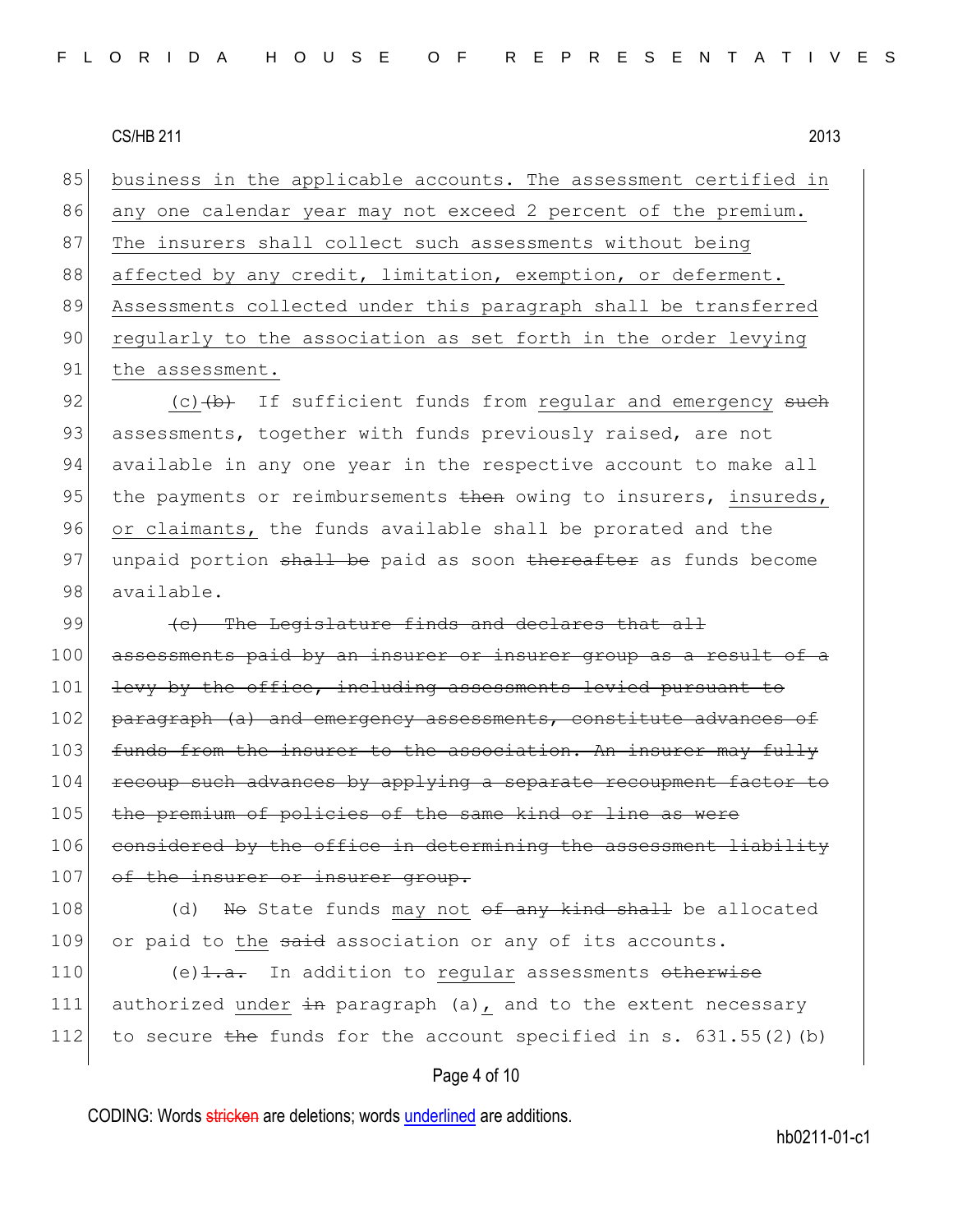113 for the direct payment of covered claims of insurers rendered 114 insolvent by the effects of a hurricane and to pay the 115 reasonable costs to administer such claims, or to retire 116 indebtedness, including, without limitation, the principal, 117 redemption premium, if any, and interest on, and related costs 118 of issuance of, bonds issued under s. 631.695 and the funding of 119 any reserves and other payments required under the bond 120 resolution or trust indenture pursuant to which such bonds have 121 been issued, the office, upon certification of the board of 122 directors, shall levy emergency assessments directly upon 123 policyholders, which shall be collected by insurers holding a 124 certificate of authority. Pursuant to such levy, the office 125 shall issue an order specifying the date the board requires the 126 insurers to begin collecting the assessment, which must be at 127 least 90 days after the date the office levies the assessment. 128 The order must specify a uniform percentage determined by the 129 board, and verified by the office, of the direct written premium 130 for all lines of business in the applicable accounts. The 131 assessment certified in any one calendar year may not exceed 2 132 percent of the premium. The insurers shall collect such 133 assessments without being affected by any credit, limitation, 134 exemption, or deferment. Assessments collected by insurers under 135 this paragraph shall be transferred regularly to the association 136 as set forth in the order levying the assessment. 137 1. If, after consultation with its financial advisor, the 138 board determines that it must immediately begin paying the 139 covered claims of one or more insolvent insurers and financing

140 is not reasonably available, it may certify the emergency

# Page 5 of 10

CODING: Words stricken are deletions; words underlined are additions.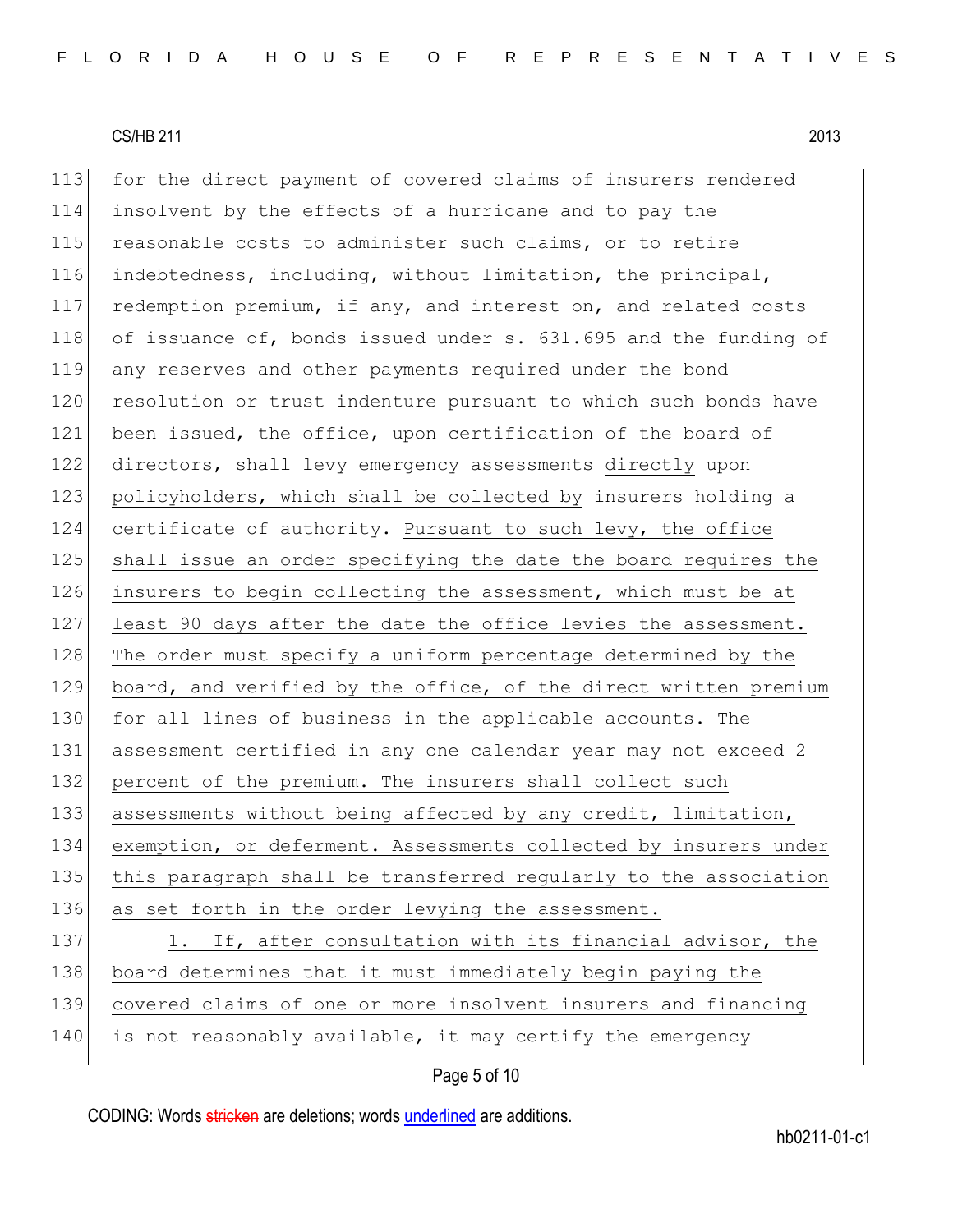141 assessment on insurers in the same manner as set forth in 142 paragraph (a), except that an emergency assessment may be paid 143 by the insurer in a single payment or, at the option of the 144 association, in 12 monthly installments with the first 145 installment being due and payable at the end of the month after 146 the emergency assessment is levied and subsequent installments 147 being due by the end of each succeeding month. The emergency 148 assessments payable under this paragraph by any insurer shall 149 not exceed in any single year more than 2 percent of that 150 insurer's direct written premiums, net of refunds, in this state 151 during the preceding calendar year for the kinds of insurance 152 within the account specified in s.  $631.55(2)$  (b).

153 2.<del>b.</del> Any Emergency assessments authorized under this 154 paragraph shall be levied by the office only upon insurers 155 referred to in sub-subparagraph  $a_{\tau}$ , upon certification as to the 156 need for such assessments by the board of directors. If  $\overline{1}$  the 157 event the board of directors participates in the issuance of 158 bonds in accordance with s. 631.695, emergency assessments shall 159 be levied in each year that bonds issued under s. 631.695 and 160 secured by such emergency assessments are outstanding  $\tau$  in such 161 amounts up to such 2 percent 2-percent limit as required in 162 order to provide for the full and timely payment of the 163 principal of, redemption premium, if any, and interest on, and 164 related costs of issuance of, such bonds. The emergency 165 assessments provided for in this paragraph are assigned and 166 pledged to the municipality, county, or legal entity issuing 167 bonds under s. 631.695 for the benefit of the holders of such 168 bonds, in order to enable such municipality, county, or legal

# Page 6 of 10

CODING: Words stricken are deletions; words underlined are additions.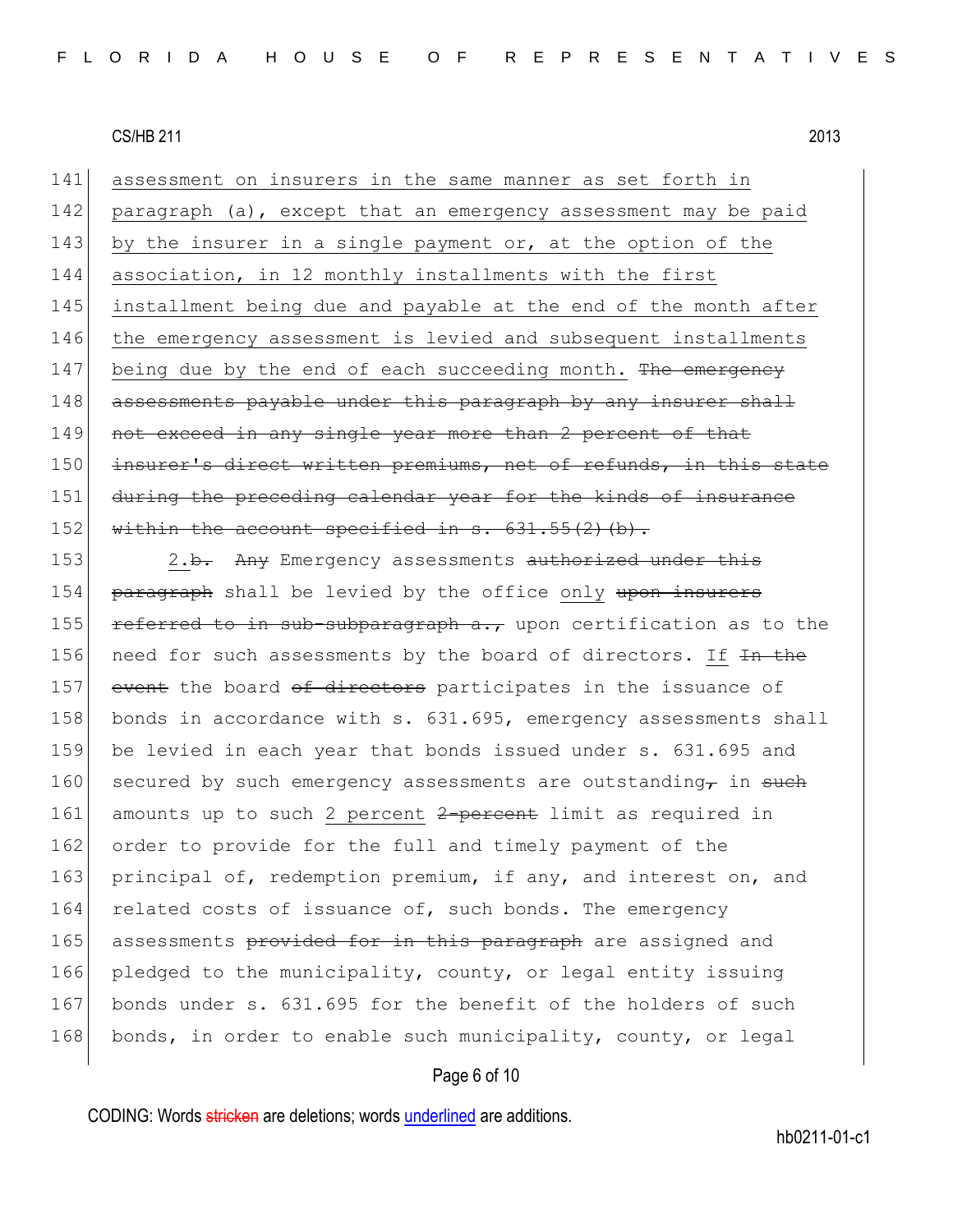169 entity to provide for the payment of the principal of, 170 redemption premium, if any, and interest on such bonds, the cost 171 of issuance of such bonds, and the funding of any reserves and 172 other payments required under the bond resolution or trust 173 indenture pursuant to which such bonds have been issued, without 174 the necessity for  $\Theta$  any further action by the association, the 175 office, or any other party. If To the extent bonds are issued 176 under s. 631.695 and the association secures determines to 177 secure such bonds by a pledge of revenues received from the 178 emergency assessments, such bonds, upon such pledge of revenues, 179 shall be secured by and payable from the proceeds of such 180 emergency assessments, and the proceeds of emergency assessments 181 levied under this paragraph shall be remitted directly to and 182 administered by the trustee or custodian appointed for the 183 payment of such bonds.

184 c. Emergency assessments under this paragraph may be 185 payable in a single payment or, at the option of the 186 association, may be payable in 12 monthly installments with the 187 first installment being due and payable at the end of the month 188 after an emergency assessment is levied and subsequent 189 installments being due not later than the end of each succeeding 190 month.

191 3.<del>d.</del> If emergency assessments are imposed, the report 192 required by s.  $631.695(7)$  must  $shath$  include an analysis of the 193 revenues generated from the emergency assessments imposed under 194 this paragraph.

195 4.e. If emergency assessments are imposed, the references 196 in sub-subparagraph (1)(a)3.b. and s. 631.695(2) and (7) to

# Page 7 of 10

CODING: Words stricken are deletions; words underlined are additions.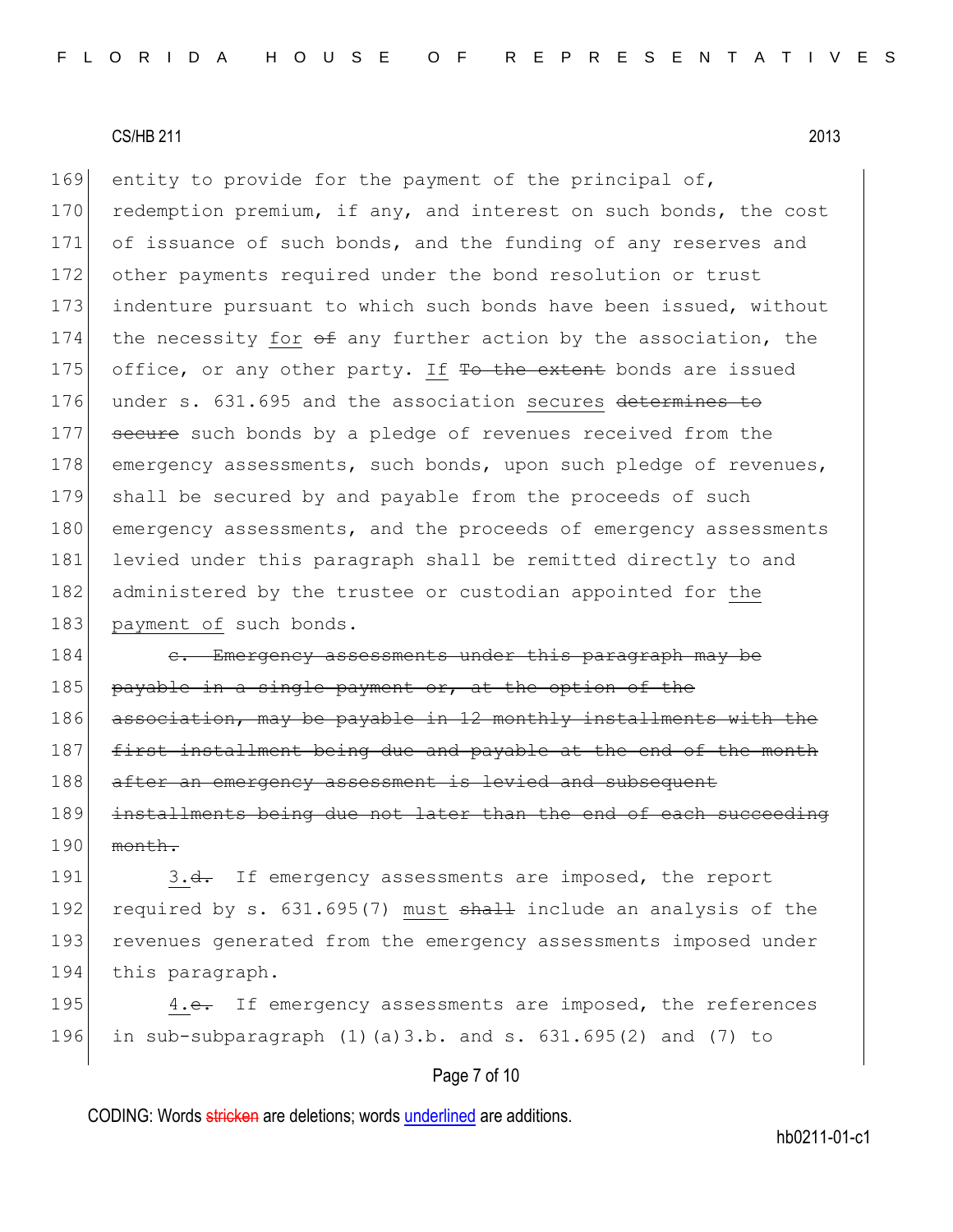197 regular assessments levied under paragraph (a) must shall 198 include emergency assessments imposed under this paragraph.

199  $\sim$  5.2. If the board of directors participates in the 200 issuance of bonds in accordance with s. 631.695, an emergency 201 annual assessment under this paragraph must shall continue while 202 the bonds issued with respect to which the assessment was 203 imposed are outstanding, including any bonds the proceeds of 204 which were used to refund bonds issued pursuant to  $s. 631.695$ , 205 unless adequate provision has been made for the payment of the 206 bonds in the documents authorizing the issuance of such bonds.

207 6.3. Emergency assessments under this paragraph are not 208 premium and are not subject to the premium tax, to any fees, or 209 to any commissions. An insurer is liable for all emergency 210 assessments that the insurer collects and shall treat the 211 failure of an insured to pay an emergency assessment as a 212 failure to pay the premium. An insurer is not liable for 213 uncollectible emergency assessments.

214 (f) The recoupment factor applied to policies in 215 accordance with paragraph (a) or subparagraph (e)1. <del>paragraph</del> 216  $\leftarrow$  shall be selected by the insurer or insurer group so as to 217 provide for the probable recoupment of both assessments levied 218 pursuant to paragraph (a) and emergency assessments over a 219 period of 12 months, unless the insurer or insurer group, at its 220 option, elects to recoup the assessment over a longer period. 221 The recoupment factor applies shall apply to all policies of the 222 same kind or line as were considered by the office in 223 determining the assessment liability of the insurer or insurer 224 group issued or renewed during a 12-month period.

# Page 8 of 10

CODING: Words stricken are deletions; words underlined are additions.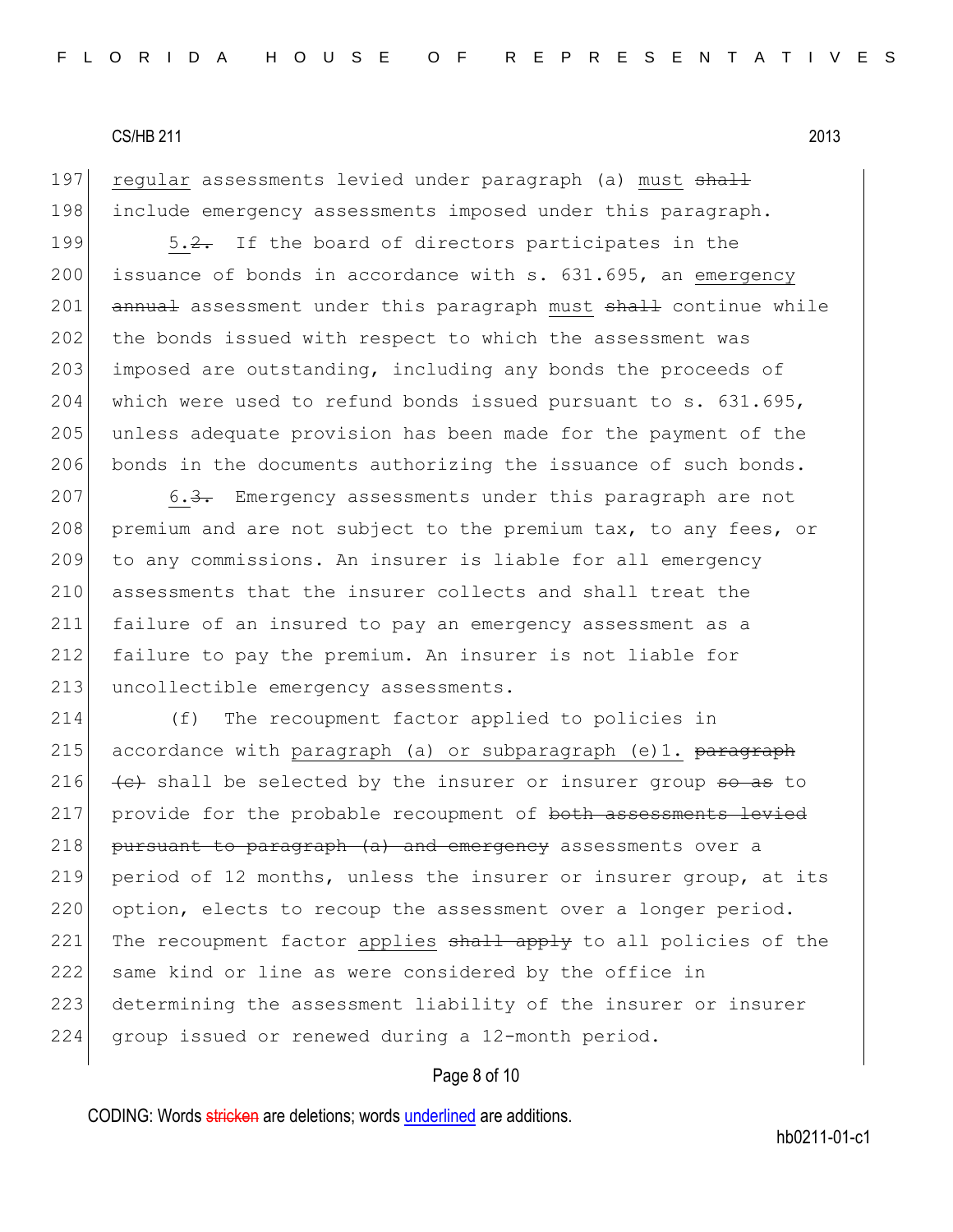225 1. If the insurer or insurer group does not collect the  $226$  full amount of the assessment during one  $12$ -month period, the 227 insurer or insurer group may apply recalculated recoupment 228 factors to policies issued or renewed during one or more 229 succeeding 12-month periods.

230 2. If, at the end of a 12-month period, the insurer or insurer group has collected from the combined kinds or lines of policies subject to assessment more than the total amount of the assessment paid by the insurer or insurer group, the excess amount shall be disbursed as follows:

235  $a.1$ . If the excess amount does not exceed 15 percent of 236 the total assessment paid by the insurer or insurer group, the 237 excess amount shall be remitted to the association within 60 238 days after the end of the 12-month period in which the excess 239 recoupment charges were collected.

 $240$  b.2. If the excess amount exceeds 15 percent of the total 241 assessment paid by the insurer or insurer group, the excess 242 amount shall be returned to the insurer's or insurer group's 243 current policyholders by refunds or premium credits. The 244 association shall use any remitted excess recoupment amounts to 245 reduce future assessments.

246 3. $\left\langle 3+4\right\rangle$  Amounts recouped pursuant to this paragraph 247 subsection for assessments levied under paragraph (a) due to 248 insolvencies on or after July 1, 2010, are considered premium 249 solely for premium tax purposes and are not subject to fees or 250 commissions. However, insurers shall treat the failure of an 251 insured to pay a recoupment charge as a failure to pay the 252 premium.

### Page 9 of 10

CODING: Words stricken are deletions; words underlined are additions.